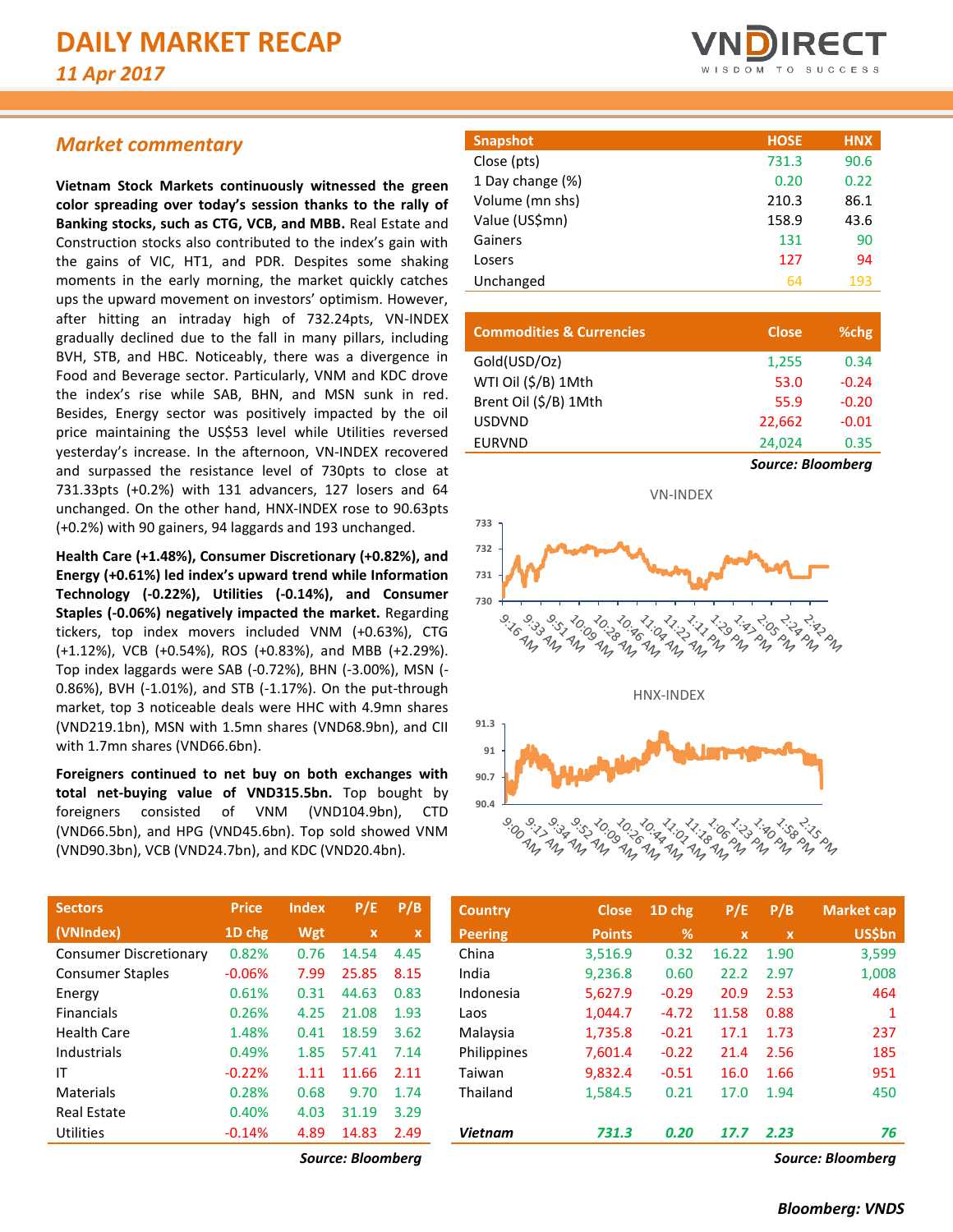

## **Market News**

**Oil holds longest run of gains this year before US supply data.** Oil traded near US\$53 a barrel, holding its longest winning streak this year before US government data forecast to show record crude stockpiles declined. Futures were little changed in New York after rising 5.7% in the previous five sessions. Inventories probably dropped by 1.5mn barrels last week, according to a Bloomberg survey before an Energy Information Administration report on Wednesday. Libya declared force majeure at a key export terminal as its biggest field stopped producing just a week after reopening. *(Bloomberg)*

**Vietnam orders acceleration of State stake sales in state-owned enterprises (SOEs).** SOEs must be sold faster and at higher prices according to Deputy Premier Vuong Dinh Hue as 92% of state capital in SOEs has yet to be sold. In particular, Vietnam National Coffee Corporation and Vietnam Northern Food Corporation will conduct corporate valuation in 2H2017. Moreover 8 SOEs were privatized in Q1, 41 SOEs have completed corporate valuations with no privatization plans approved yet and 108 SOEs are in process of corporate valuations. *(Bloomberg)*

**Vietnam and Russia target 2020 bilateral trade at US\$10bn.** Two-way trade jumped 23% YoY to US\$2.7bn last year, citing meeting between Deputy Premier Trinh Dinh Dung and Russian Ambassador to Vietnam Konstantin Vnukov on Apr 10. *(Bloomberg)*

**According to data posted on Vietnam's General Customs Department website, Vietnam's March rice exports reached 550,722 tons (+37% MoM and -6.5% YoY).** Thus, 1Q exports were at 1.29mn tons (-18% YoY). In addition, March coffee exports hit 168,006 tons (+15% MoM and - 7.3% YoY), thereby bringing total 1Q exports to 453,967 tons (-4.3% YoY). Besides, March rubber exports were reported at 66,244 tons (-27% MoM and -27.3% YoY). Therefore, 1Q exports were at 250,005 tons (+6.7% YoY). *(Bloomberg)*

# **Corporate News**

**Novaland Investment Group Corporation (NVL VN) - share issuances:** NVL is seeking shareholders' approval to issue 216.3mn bonus shares at the ratio 1,000:367 to raise chartered capital in 4Q2017. In addition, in Q2, the company also plans to issue 23mn preferential shares at the minimum price of VND50,000/share, 33.5mn shares to Credit Suisse AG - Singapore Chapter at the price of VND40,868/share on debt of US\$60mn, and US\$100mn worth of convertible bonds via private placement at 8%/year. Moreover, the company will also propose the issuance plan of 29.8mn ESOP shares this year and 2017 cash dividend payment of VND2,000/share *(Bloomberg)*

**PetroVietnam Fertilizer and Chemicals Corporation (DPM VN) - 2017 business plan:** DPM will seek shareholders' approval for 2017 business targets of VND7.74trl in revenue (-3.4% YoY) and VND823bn in EAT (-27% YoY). The company also plans to pay 2017 cash dividend of VND2,000/share and raise 2016 cash dividend to VND3,000/share, of which VND2,000/share was paid previously. *(Bloomberg)*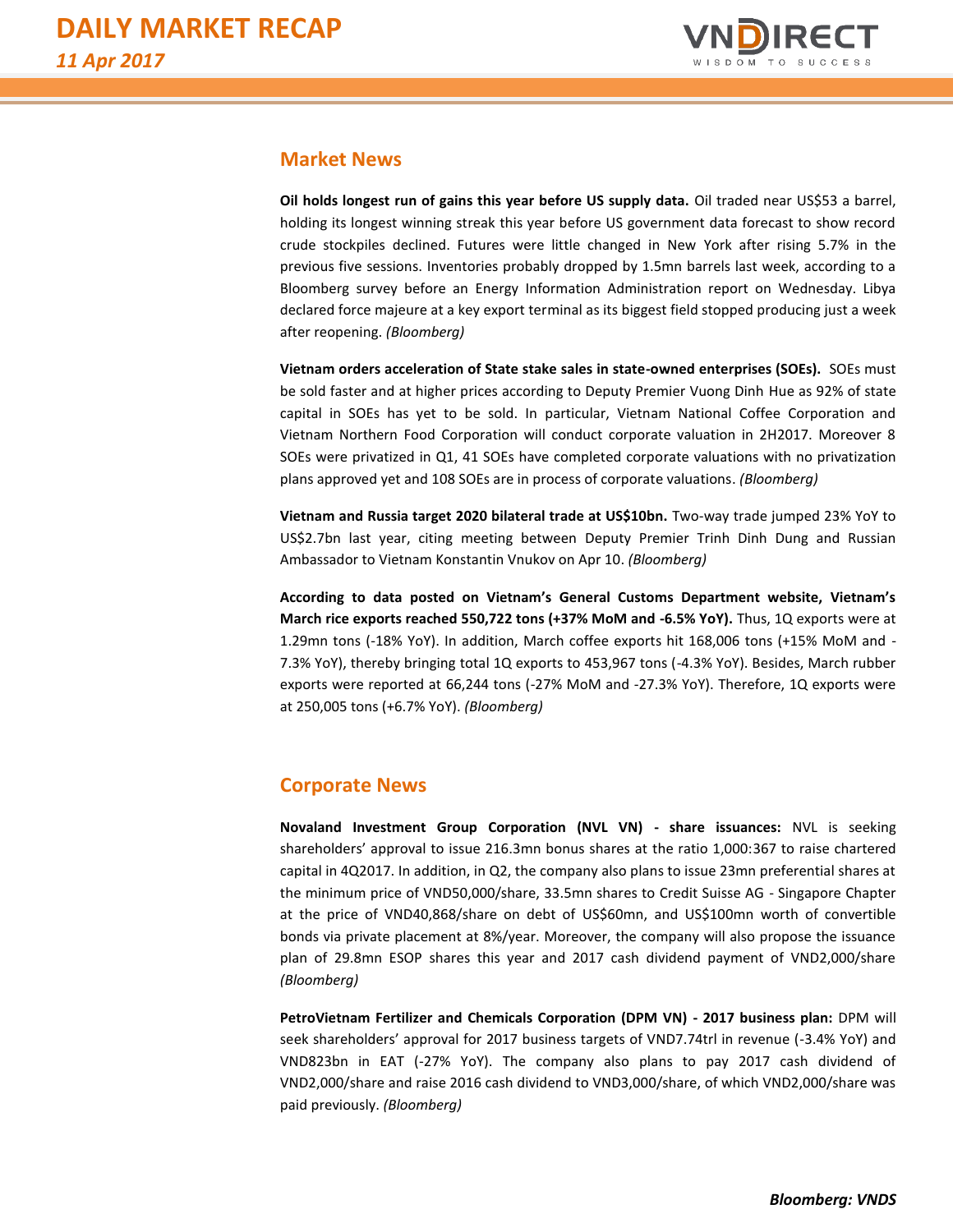

**Ho Chi Minh City Infrastructure Investment JSC (CII VN) - dividend payment:** CII is seeking shareholders' approval to pay 2017 cash dividend at VND2,150/share compared to 2016 cash dividend of VND1,850/share. *(Bloomberg)*

**Hoa Phat Group JSC (HPG VN) - business result:** HPG manufactured more than 505,000 tons of steel in 1Q2017 (+27.9% YoY), while its market share expanded to 24.2%. The group partly attributed the growth to the thriving property market and a surge in purchasing power. It exported more than 52,000 tons of steel, mostly to the US, Canada, Australia and ASEAN countries in Q1 – equivalent to the export volume of all of 2016. In March alone, the firm sold more than 183,000 tons of steel (+2% YoY and -24.4% MoM). As a result, HPG's steel market share went up by 2 percentage points from end-2016. *(En.vietnamplus.vn)*

**Binh Chanh Construction Investment JSC (BCI VN) - 2016 business results, 2017 business plan, dividend payment, and key personnel changes:** According to 2017 AGM held on Apr 10, BIC recorded VND1.071trl in revenue (+131% YoY and exceeding the year target by 155%) and VND31bn in EAT (-89% YoY and completing 25.8% of the full-year goal). The reason for such slump in profit was due to the fact that the company transferred the Western Dragon project (or An Lac Plaza project) and Western Plaza project. The funds raised from the transfers will be used to invest in its other projects, including the Expanded Le Minh Xuan Industrial Park (110ha), Tan Tao Residential Area (330ha), Phong Phu 4 Residential Area, etc. With such business results, the company decided to not pay 2016 dividend. For 2017, BIC targets VND410bn in revenue (-61.7% YoY), VND110bn in EAT (+255% YoY), and 10% in dividend ratio (not stated in cash or stock). Besides, Mr. Pham Minh Nhut has been approved to be the firm's Chairman cum CEO. In addition, the shareholders have approved the resignations of Mr. Nguyen Dinh Bao (Vice CEO of Khang Dien House Trading and Investment JSC (KDH VN)) and Mr. Tran Ngoc Henri from their BoD member positions and elected Ms. Tra Thanh Tra and Ms. Ngo Thi Mai Chi as new BoD members replacing Mr. Bao and Mr. Henri. *(Vietstock.vn)*

**Dien Quang JSC (DQC VN) - 2017 business targets:** According to 2016 annual report, DQC sets its 2017 consolidated business plan of VND1.050trl in revenue (+1.45% YoY) and VND150bn in EAT (- 40.9% YoY). *(Vietstock.vn)*

**Imexpharm Pharmaceutical JSC (IMP VN) - shareholders' activities and 2017 AGM:** Supervisory Board member Do Thi Thanh Thuy sold 6,200 IMP shares via order-matching method on Apr 07, thereby reducing her stake to 17,006 shares (0.043%). In addition, Vice CEO cum BoD member Ngo Minh Tuan has registered to sell 16,500 IMP shares via order-matching method from Apr 13 to May 12. Currently, he owns 126,500 shares (0.32%). For more information, IMP's 2017 AGM will be held on Apr 15. *(Cafef.vn & Imexpharm.com)* 

**Hoang Quan Consulting Trading Service Real Estate Corporation (HQC VN) – audited 2016 business results:** HQC announced its audited financial statements for 2016. Accordingly, the company recorded VND1.02trl in net revenue (-27% YoY) and VND319bn in gross profit, slumping by VND200bn and VND67bn vs. the pre-audited results, respectively. Consequently, EAT for the parent company sank to VND19.6bn (-82% compared to the pre-audited EAT). *(Cafef.vn)*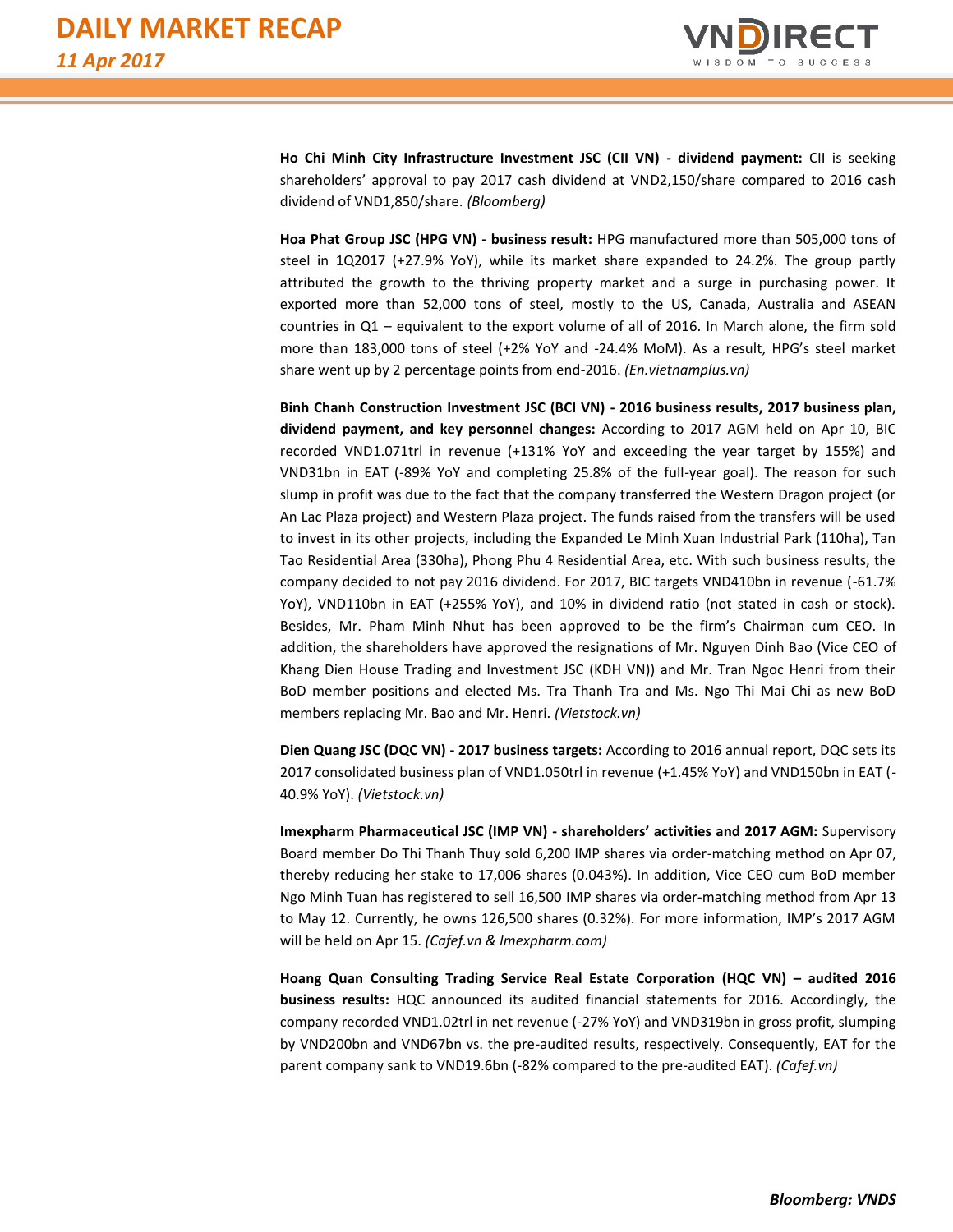

**Dong Phu Rubber JSC (DPR VN) – 1Q2017 estimated business results, 2017 business plan, and 2017 AGM:** For 1Q2017, DPR's total revenue and EBT were estimated at VND199.3bn and VND98.7bn (completing 52% of the year target), respectively. Average sales price in the period was recorded at VND49.7mn/ton (+52.9% compared to 2016's average price). For 2017, the company sets its business targets at VND722.01bn in revenue (+1.47% YoY), VND191.2bn in EBT (+9.81% YoY), and 30% in dividend ratio (not stated in cash or stock). For further information, 2017 AGM will be held on Apr 25. *(Cafef.vn)*

**Nui Nho Stone JSC (NNC VN) – 2016 business results and 2017 business plan:** According to 2017 AGM documents, for 2016, NNC recorded VND590.7bn in revenue (exceeding the year target by 18%) and VND184.9bn in EAT (surpassing the full-year goal by 59.4%). In addition, the company will seek shareholders' approval regarding 2017 business targets of VND580bn in revenue (-2% YoY), VND160.6bn in EAT (-15% YoY), and 7% in dividend ratio (not stated in cash or stock). For further information, 2017 AGM will be held on Apr 22. *(Cafef.vn)*

**Viglacera Corporation (VGC VN) - 1Q2017 business results:** For 1Q2017, VGC reported consolidated revenue of VND1.76trl (+4% YoY and completing 22% of the year target) and VND242bn in profit (+64% YoY and achieving 27% of full-year goal). In particular, the VGC's March profit reached VND100bn, exceeding monthly target by 34%, according to the company's statement on its website. *(Ndh.vn & Bloomberg)*

**Seaprodex Refrigeration Industry Corporation (SRF VN) – dividend payment:** May 04 and May 05 will be the ex-date and record date, correspondingly, for receiving the second 2016 cash dividend of VND1,200/share (est. 2016 dividend yield of 7.14%). The payment is expected from May 22. *(Cafef.vn)*

**Tien Phong Plastic JSC (NTP VN) – 2017 business plan and 1Q2017 estimated results:** In 2017 AGM, NTP will seek for shareholders' approval regarding 2017 business targets of 95,000 tons in sales volume (+11% YoY) VND4.88trl in revenue (+12% YoY), and VND455bn in EBT (+7% YoY). In addition, as for 1Q2017, NTP estimates to reach VND980bn in revenue (+21% YoY) and VND95bn in EBT (+3% YoY). *(Cafef.vn)* 

**Damsan JSC (ADS VN) – shareholders' activities:** BoD members Nguyen Le Hung and Vu Huy Duc sold 1mn and 600,000 ADS shares, respectively, from Apr 04 to Apr 05. Thus, Mr. Hung and Mr. Duc reduced their stakes to 953,000 shares (5.65%) and 576,000 shares (3.41%), correspondingly. *(Cafef.vn)*

**Song Da 1 JSC (SD1 VN – UPCOM) – shareholders' activities:** From Feb 28 to Mar 01, HC Vietnam Construction JSC, which relates to Chairman cum CEO Nguyen Xuan Binh, purchased 683,303 SD1 shares (+13.67%). Over the same period, TCL Hanoi Investment Business Development House JSC, which relates to Vice CEO cum BoD member Vu Thi Hong Duyen, bought 657,800 SD1 shares (13.16%). Notably, both companies did not hold any stake in SD1 prior to the transactions. *(Cafef.vn)*

**Tan Hoa Water Supply JSC (THW VN – UPCOM) – shareholder's activity:** BoD member cum Director Tran Huu Nam purchased 433,200 THW shares out of 1,432,600 shares registered from Mar 06 to Apr 04. After the transaction, he increased his stake to 537,800 shares (10.76%). *(Cafef.vn)*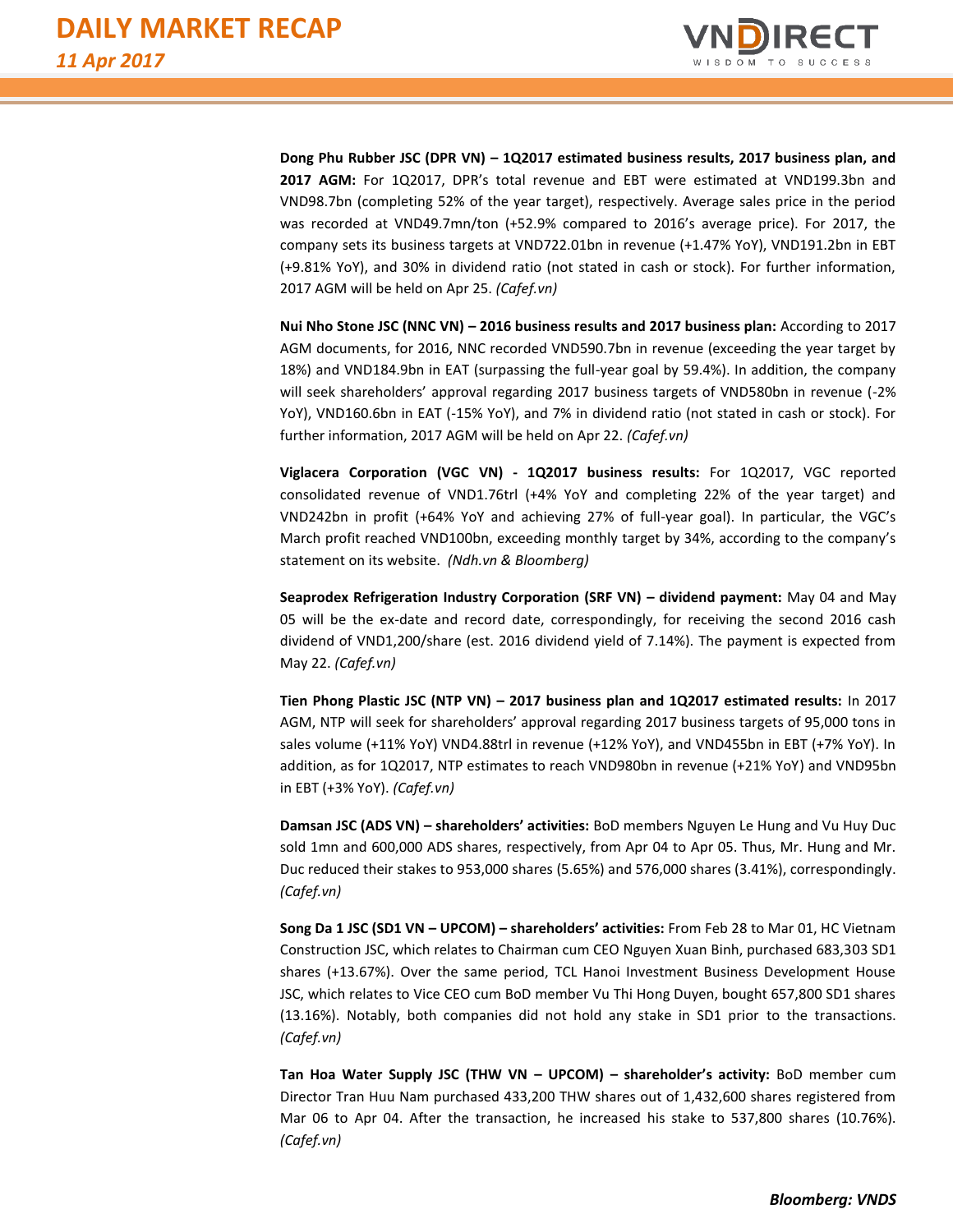

**BenTre Urban Project JSC (BTU VN – UPCOM) – shareholder's activity:** People's committee of Ben Tre province, which relates to Chairman Nguyen Ngoc Trieu, has registered to sell 529,700 BTU shares out of 2,689,700 shares owned (74.71%) from Apr 12 to May 11 via order-matching and put-through methods. . *(Vietstock.vn)*

**Huong Son Hydro Power JSC (GSM VN - UPCOM) - shareholder's activity:** Song Da Corporation did not sell any share out of 994,550 GSM shares from Mar 08 to Apr 05. After that, the corporation has continuously registered to fully divest its stake of 16,378,950 GSM shares (57.35%) from Apr 12 to May 10 via order-matching and put-through methods. *(Vietstock.vn)*

**Vinacomin Motor Industry JSC (VMA VN - UPCOM) - shareholder's activity:** On Apr 04, BoD member Nguyen Van Hoc sold 291,000 VMA shares, thereby reducing his holding from 10.94 % to 0.17% (equivalent to 4,469 shares). *(Cafef.vn)*

**Electrical Devices JSC No. 1 (KIP VN - UPCOM) - shareholder's activity:** On Mar 31, Vietnam Fortune Fund Management JSC purchased 579,551 KIP shares (12.71%) and became the company's major shareholder. Prior to the transaction, Vietnam Fortune Fund Management JSC did not hold any stake in KIP. *(Vietstock.vn)*

**Saigon Real – Estate JSC (SGR VN - UpCOM) - 2017 business plan, dividend payment and share issuance:** In 2016, SGR recorded VND1.079trl in revenue, VND341bn in EBT (exceeding the year target by 71%), and VND273bn in EAT. With such business results, SGR was approved to pay 2016 cash dividend of VND1,000/share and 2016 stock dividend at the ratio of 1:1. Thus, the company will issue around 19.8mn shares for this dividend payment in 2Q2017. For further information, the shareholders have approved 2017 business plan with VND1.209trl in revenue (+12.05% YoY), VND200bn in EBT (-41.3% YoY), and 25% in minimum dividend ratio (not stated in cash or stock). Besides, SGR plans to issue and publicly offer 5.4mn shares in order to raise its chartered capital to VND450bn. The funds raised from the issuance will be used to supplement the company's working capital. *(Cafef.vn)*

**Vietstar Airlines (unlisted) - business activity:** Vietstar will be granted the license for air transportation after the restructuring of Tan Son Nhat Airport, citing Prime Minister. For more information, the company's chartered capital stood at VND800bn as of end-2015, according to 2015 audited financial reports. *(Vietstock.vn)*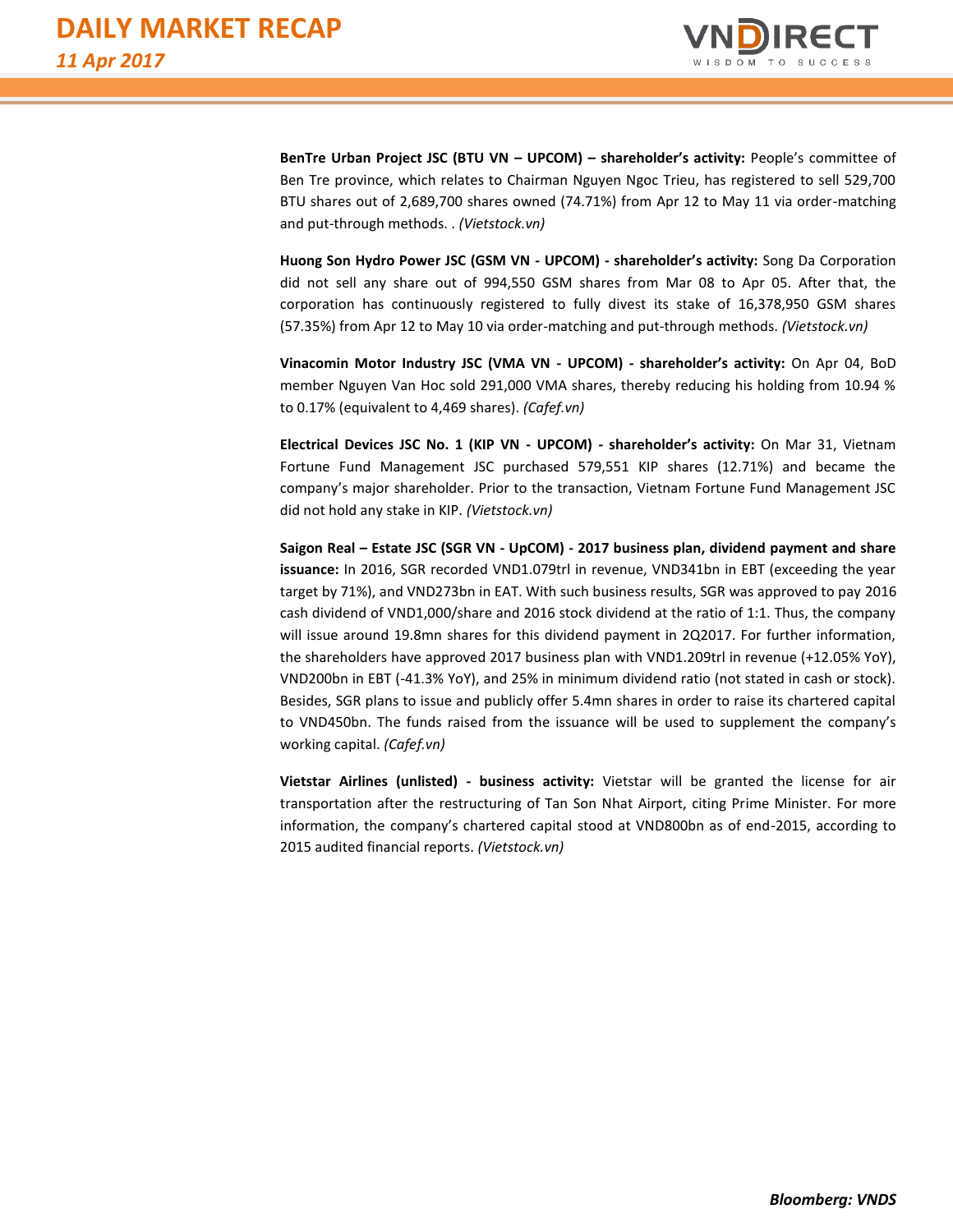

#### **MARKET MOVEMENTS**

|                                  | <b>HOSE</b>  |       |      |         |              |  |  |  |  |  |  |  |  |  |
|----------------------------------|--------------|-------|------|---------|--------------|--|--|--|--|--|--|--|--|--|
| <b>VND</b><br><b>Top gainers</b> |              |       |      |         |              |  |  |  |  |  |  |  |  |  |
| <b>Ticker</b>                    | Last         | Chg   | %chg | Vol.    | <b>Index</b> |  |  |  |  |  |  |  |  |  |
|                                  | <b>Price</b> |       |      |         | impact       |  |  |  |  |  |  |  |  |  |
| DHM                              | 5,830        | 380   | 7.0  | 1.09MLN | 0.004        |  |  |  |  |  |  |  |  |  |
| <b>CIG</b>                       | 3,090        | 200   | 6.9  | 70,100  | 0.001        |  |  |  |  |  |  |  |  |  |
| <b>PDR</b>                       | 23,500       | 1,500 | 6.8  | 80,780  | 0.131        |  |  |  |  |  |  |  |  |  |
| <b>STG</b>                       | 25,900       | 1,650 | 6.8  | 635,150 | 0.061        |  |  |  |  |  |  |  |  |  |
| TV1                              | 16,000       | 1,000 | 6.7  | 2,410   | 0.012        |  |  |  |  |  |  |  |  |  |

| <b>Top losers</b> |                      |          |        |          | <b>VND</b>             |
|-------------------|----------------------|----------|--------|----------|------------------------|
| <b>Ticker</b>     | Last<br><b>Price</b> | Chg      | %chg   | Vol.     | <b>Index</b><br>impact |
| TIX               | 35,450               | $-2,650$ | $-7.0$ | 20       | $-0.027$               |
| <b>RIC</b>        | 8,100                | $-600$   | $-6.9$ | 200      | $-0.007$               |
| HID               | 3,380                | $-250$   | $-6.9$ | 1.56MLN  | $-0.003$               |
| ITA               | 3,250                | $-240$   | $-6.9$ | 19.84MLN | $-0.087$               |
| CYC               | 2,850                | $-210$   | $-6.9$ | 1,500    | 0.000                  |

| <b>Top index movers</b><br><b>VND</b> |              |       |      |         |        |  |  |  |  |  |  |  |
|---------------------------------------|--------------|-------|------|---------|--------|--|--|--|--|--|--|--|
| <b>Ticker</b>                         | Last         | Chg   | %chg | Vol.    | Index  |  |  |  |  |  |  |  |
|                                       | <b>Price</b> |       |      |         | impact |  |  |  |  |  |  |  |
| VNM                                   | 143,500      | 900   | 0.6  | 465,400 | 0.564  |  |  |  |  |  |  |  |
| CTG                                   | 18,100       | 200   | 1.1  | 1.24MLN | 0.321  |  |  |  |  |  |  |  |
| <b>VCB</b>                            | 36,900       | 200   | 0.5  | 494.890 | 0.311  |  |  |  |  |  |  |  |
| <b>ROS</b>                            | 170,500      | 1,400 | 0.8  | 3.18MLN | 0.260  |  |  |  |  |  |  |  |
| <b>MBB</b>                            | 15,650       | 350   | 2.3  | 1.29MLN | 0.254  |  |  |  |  |  |  |  |

|               | <b>Top index laggers</b><br><b>VND</b> |          |        |         |              |  |  |  |  |  |  |  |  |
|---------------|----------------------------------------|----------|--------|---------|--------------|--|--|--|--|--|--|--|--|
| <b>Ticker</b> | Last                                   | Chg      | %chg   | Vol.    | <b>Index</b> |  |  |  |  |  |  |  |  |
|               | Price                                  |          |        |         | impact       |  |  |  |  |  |  |  |  |
| <b>SAB</b>    | 207,500                                | $-1,500$ | $-0.7$ | 47.920  | $-0.415$     |  |  |  |  |  |  |  |  |
| <b>BHN</b>    | 87,300                                 | $-2,700$ | $-3.0$ | 12,640  | $-0.270$     |  |  |  |  |  |  |  |  |
| MSN           | 46,100                                 | -400     | $-0.9$ | 245,780 | $-0.198$     |  |  |  |  |  |  |  |  |
| <b>BVH</b>    | 58,900                                 | -600     | $-1.0$ | 147,670 | $-0.176$     |  |  |  |  |  |  |  |  |
| <b>STB</b>    | 12,650                                 | $-150$   | $-1.2$ | 5.05MLN | $-0.096$     |  |  |  |  |  |  |  |  |

|                   | --,--        |        |        |          |            |               | -----                    | -, - - - |        |          |            |
|-------------------|--------------|--------|--------|----------|------------|---------------|--------------------------|----------|--------|----------|------------|
|                   |              |        |        |          |            |               |                          |          |        |          |            |
| Top active volume |              |        |        |          | <b>VND</b> |               | <b>Top active volume</b> |          |        |          | <b>VND</b> |
| <b>Ticker</b>     | Last         | Chg    | %chg   | Vol.     | Index      | <b>Ticker</b> | Last                     | Chg      | %chg   | Vol.     | Index      |
|                   | <b>Price</b> |        |        |          | impact     |               | <b>Price</b>             |          |        |          | impact     |
| HQC               | 2.340        | $-170$ | -6.8   | 29.88MLN | $-0.031$   | SGO           | 1,300                    | 0        | 0.0    | 35.62MLN | 0.000      |
| <b>FLC</b>        | 8,000        | $-160$ | $-2.0$ | 26.71MLN | $-0.044$   | <b>HJS</b>    | 16,100                   | 0        | 0.0    | 5.62MLN  | 0.000      |
| <b>ITA</b>        | 3,250        | $-240$ | -6.9   | 19.84MLN | $-0.087$   | <b>HGM</b>    | 34,200                   | 0        | 0.0    | 4.99MLN  | 0.000      |
| <b>HAG</b>        | 9,140        | -50    | $-0.5$ | 6.05MLN  | $-0.017$   | <b>CDN</b>    | 22,000                   | $-200$   | $-0.9$ | 4.51MLN  | 0.000      |
| <b>SCR</b>        | 8.790        | 240    | 2.8    | 5.35MLN  | 0.024      | <b>KDM</b>    | 3.900                    | 100      | 2.6    | 2.63MLN  | 0.000      |

|                                  |              |       | <b>HOSE</b> |         |        |            |                                  |       | <b>HNX</b> |         |        |  |
|----------------------------------|--------------|-------|-------------|---------|--------|------------|----------------------------------|-------|------------|---------|--------|--|
| <b>VND</b><br><b>Top gainers</b> |              |       |             |         |        |            | <b>VND</b><br><b>Top gainers</b> |       |            |         |        |  |
| Ticker                           | Last         | Chg   | %chg        | Vol.    | Index  | Ticker     | Last                             | Chg   | %chg       | Vol.    | Index  |  |
|                                  | <b>Price</b> |       |             |         | impact |            | <b>Price</b>                     |       |            |         | impact |  |
| <b>DHM</b>                       | 5,830        | 380   | 7.0         | 1.09MLN | 0.004  | <b>HLC</b> | 12,100                           | 1,100 | 10.0       | 5,800   | 0.000  |  |
| CIG                              | 3,090        | 200   | 6.9         | 70,100  | 0.001  | <b>SEB</b> | 31,100                           | 2,800 | 9.9        | 300     | 0.000  |  |
| <b>PDR</b>                       | 23,500       | 1,500 | 6.8         | 80,780  | 0.131  | <b>MNC</b> | 5,700                            | 500   | 9.6        | 108,040 | 0.000  |  |
| STG                              | 25,900       | 1,650 | 6.8         | 635,150 | 0.061  | <b>NBP</b> | 16,300                           | 1,400 | 9.4        | 135,900 | 0.000  |  |
| TV1                              | 16,000       | 1,000 | 6.7         | 2,410   | 0.012  | <b>KSD</b> | 3,600                            | 300   | 9.1        | 272,900 | 0.000  |  |

| <b>Top losers</b> |                      |          |        |          | <b>VND</b>      | <b>Top losers</b> |                      |          |         |         | <b>VND</b>      |
|-------------------|----------------------|----------|--------|----------|-----------------|-------------------|----------------------|----------|---------|---------|-----------------|
| Ticker            | Last<br><b>Price</b> | Chg      | %chg   | Vol.     | Index<br>impact | Ticker            | Last<br><b>Price</b> | Chg      | %chg    | Vol.    | Index<br>impact |
| TIX               | 35,450               | $-2,650$ | $-7.0$ | 20       | $-0.027$        | <b>HKT</b>        | 5,400                | $-600$   | $-10.0$ | 100     | 0.000           |
| <b>RIC</b>        | 8,100                | $-600$   | $-6.9$ | 200      | $-0.007$        | <b>HKB</b>        | 6.400                | $-700$   | $-9.9$  | 63,700  | 0.000           |
| <b>HID</b>        | 3,380                | $-250$   | $-6.9$ | 1.56MLN  | $-0.003$        | VGP               | 25.700               | $-2.800$ | $-9.8$  | 685,200 | 0.000           |
| <b>ITA</b>        | 3,250                | $-240$   | $-6.9$ | 19.84MLN | $-0.087$        | <b>HLY</b>        | 16,600               | $-1,800$ | $-9.8$  | 20,400  | 0.000           |
| CYC               | 2,850                | $-210$   | $-6.9$ | 1.500    | 0.000           | STC               | 27,000               | $-2,900$ | $-9.7$  | 800     | 0.000           |

|            | <b>Top index movers</b> |       |      |         | <b>VND</b>   |            | <b>Top index movers</b> |       |      |         | <b>VND</b> |
|------------|-------------------------|-------|------|---------|--------------|------------|-------------------------|-------|------|---------|------------|
| Ticker     | Last                    | Chg   | %chg | Vol.    | <b>Index</b> | Ticker     | Last                    | Chg   | %chg | Vol.    | Index      |
|            | <b>Price</b>            |       |      |         | impact       |            | <b>Price</b>            |       |      |         | impact     |
| VNM        | 143,500                 | 900   | 0.6  | 465.400 | 0.564        | <b>SHB</b> | 6,800                   | 500   | 7.9  | 1.89MLN | 0.487      |
| <b>CTG</b> | 18,100                  | 200   | 1.1  | 1.24MLN | 0.321        | <b>PVS</b> | 17,200                  | 300   | 1.8  | 2,200   | 0.075      |
| VCB        | 36.900                  | 200   | 0.5  | 494.890 | 0.311        | <b>HUT</b> | 14,000                  | 500   | 3.7  | 75,100  | 0.074      |
| <b>ROS</b> | 170,500                 | 1.400 | 0.8  | 3.18MLN | 0.260        | VC3        | 31.200                  | 2.750 | 8.2  | 1,400   | 0.053      |
| <b>MBB</b> | 15,650                  | 350   | 2.3  | 1.29MLN | 0.254        | <b>VCG</b> | 15,700                  | 300   | 2.0  | 0       | 0.037      |

|            | <b>Top index laggers</b> |          |        |         | <b>VND</b>             | Top index laggers |                      |          |        |         |                 |  |
|------------|--------------------------|----------|--------|---------|------------------------|-------------------|----------------------|----------|--------|---------|-----------------|--|
| Ticker     | Last<br><b>Price</b>     | Chg      | %chg   | Vol.    | <b>Index</b><br>impact | <b>Ticker</b>     | Last<br><b>Price</b> | Chg      | %chg   | Vol.    | Index<br>impact |  |
| SAB        | 207.500                  | $-1.500$ | $-0.7$ | 47.920  | $-0.415$               | <b>ACB</b>        | 23.700               | $-700$   | $-2.9$ | 396.100 | $-0.606$        |  |
| <b>BHN</b> | 87,300                   | $-2,700$ | $-3.0$ | 12.640  | $-0.270$               | VND               | 15,500               | $-300$   | $-1.9$ | 50      | $-0.034$        |  |
| <b>MSN</b> | 46,100                   | $-400$   | $-0.9$ | 245.780 | $-0.198$               | <b>HKB</b>        | 6.400                | $-700$   | $-9.9$ | 63,700  | $-0.032$        |  |
| <b>BVH</b> | 58,900                   | $-600$   | $-1.0$ | 147.670 | $-0.176$               | <b>PMC</b>        | 75,000               | $-2.900$ | $-3.7$ |         | $-0.018$        |  |
| <b>STB</b> | 12,650                   | $-150$   | $-1.2$ | 5.05MLN | $-0.096$               | <b>INN</b>        | 63,000               | $-2,000$ | $-3.1$ | 274,300 | $-0.017$        |  |

| <b>Top active volume</b> |              |        |        |          | <b>VND</b>   |               | Top active volume |        | <b>VND</b> |          |        |  |
|--------------------------|--------------|--------|--------|----------|--------------|---------------|-------------------|--------|------------|----------|--------|--|
| Ticker                   | Last         | Chg    | %chg   | Vol.     | <b>Index</b> | <b>Ticker</b> | Last              | Chg    | %chg       | Vol.     | Index  |  |
|                          | <b>Price</b> |        |        |          | impact       |               | <b>Price</b>      |        |            |          | impact |  |
| HQC                      | 2.340        | $-170$ | $-6.8$ | 29.88MLN | $-0.031$     | SGO           | 1,300             | 0      | 0.0        | 35.62MLN | 0.000  |  |
| <b>FLC</b>               | 8,000        | $-160$ | $-2.0$ | 26.71MLN | $-0.044$     | <b>HJS</b>    | 16,100            | 0      | 0.0        | 5.62MLN  | 0.000  |  |
| <b>ITA</b>               | 3,250        | $-240$ | $-6.9$ | 19.84MLN | $-0.087$     | <b>HGM</b>    | 34,200            | 0      | 0.0        | 4.99MLN  | 0.000  |  |
| HAG                      | 9,140        | -50    | $-0.5$ | 6.05MLN  | $-0.017$     | <b>CDN</b>    | 22,000            | $-200$ | $-0.9$     | 4.51MLN  | 0.000  |  |
| <b>SCR</b>               | 8,790        | 240    | 2.8    | 5.35MLN  | 0.024        | <b>KDM</b>    | 3,900             | 100    | 2.6        | 2.63MLN  | 0.000  |  |

*Source: Bloomberg*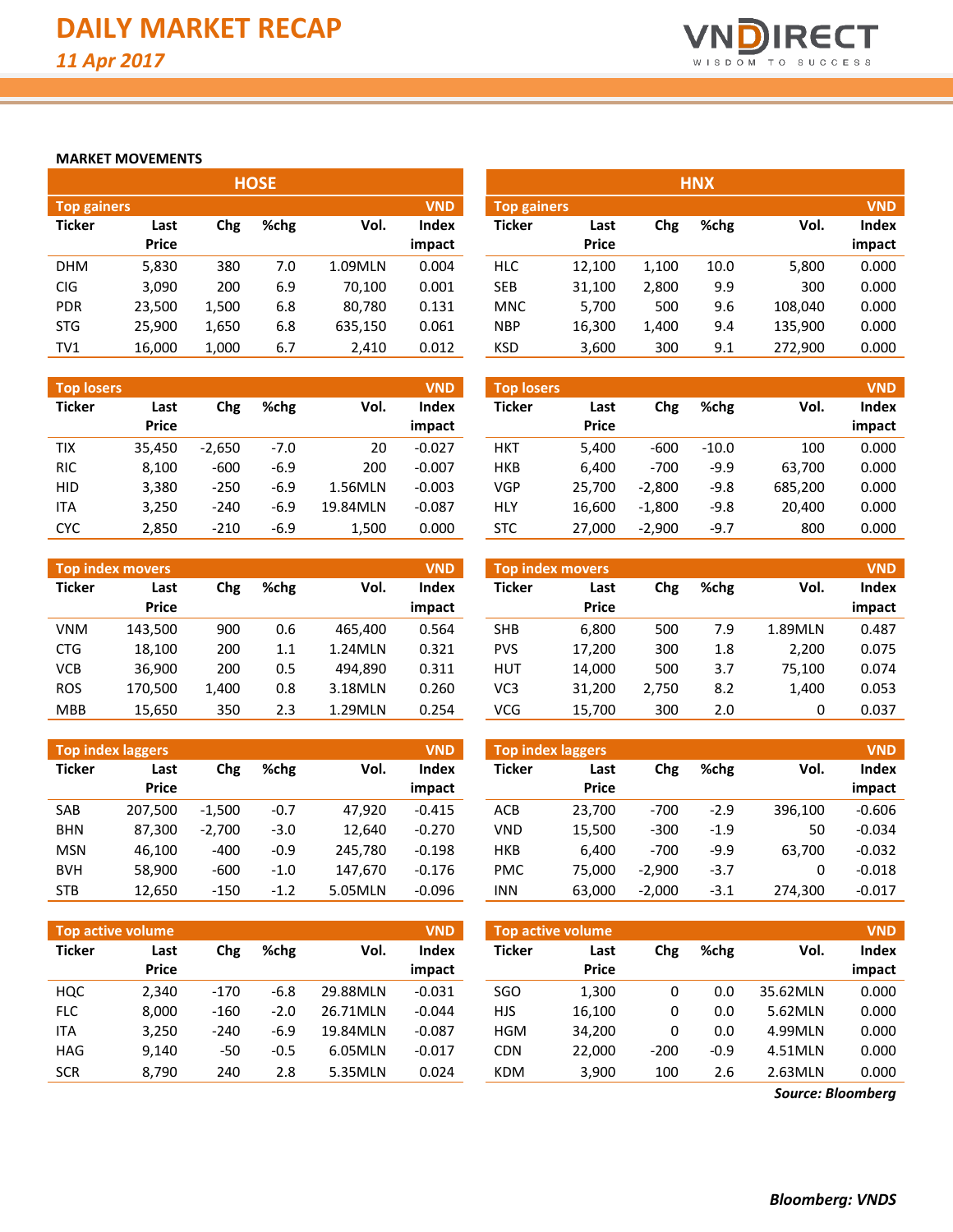

#### **FOREIGN ACTIVITIES**

| <b>Volume (Mn'shs)</b> | <b>HOSE</b> | d/d      | <b>HNX</b> | d/d      | Value (VND'bn)        | <b>HOSE</b> | d/d      | <b>HNX</b> | d/d                                                     |
|------------------------|-------------|----------|------------|----------|-----------------------|-------------|----------|------------|---------------------------------------------------------|
| <b>F.BUY</b>           | 13.6        | $-3.0\%$ | 1.3        | -53.6%   | <b>BUY</b>            | 563         | $-3.1%$  | 21         | -49.1%                                                  |
| % of market            | 6.5%        |          | 0.8%       |          | % of market           | 15.8%       |          | 2.1%       |                                                         |
| <b>F.SELL</b>          | 6.0         | $-21.8%$ | 1.9        | $-28.8%$ | <b>SELL</b>           | 251         | $-15.4%$ | 18         | $-33.5%$                                                |
| % of market            | 0.0%        |          | 0.0%       |          | % of market           | 0.0%        |          | 1.8%       |                                                         |
| <b>NET BUY (SELL)</b>  | 7.6         |          | (0.6)      |          | <b>NET BUY (SELL)</b> | 312         |          |            |                                                         |
|                        |             |          |            |          |                       |             |          |            | $\sim$ $\sim$ $\sim$ $\sim$ $\sim$ $\sim$ $\sim$ $\sim$ |

*Source: HSX, HNX*



| <b>2017 ACCUMULATION</b> |             |           |            |           |                       |             |           |            |           |  |  |  |  |
|--------------------------|-------------|-----------|------------|-----------|-----------------------|-------------|-----------|------------|-----------|--|--|--|--|
| <b>Volume (Mn'shs)</b>   | <b>HOSE</b> | % of 2016 | <b>HNX</b> | % of 2016 | Value (VND'bn)        | <b>HOSE</b> | % of 2016 | <b>HNX</b> | % of 2016 |  |  |  |  |
| <b>BUY</b>               | 646.6       | 26.3%     | 75.2       | 19.0%     | <b>BUY</b>            | 29,431      | 32.3%     | 1,126      | 18.1%     |  |  |  |  |
| % of market              | 6.1%        |           | 2.7%       |           | % of market           | 14.1%       |           | 3.7%       |           |  |  |  |  |
| <b>SELL</b>              | 713.7       | 26.7%     | 58.4       | 17.8%     | <b>SELL</b>           | 25,355      | 25.6%     | 902        | 17.7%     |  |  |  |  |
| % of market              | 6.7%        |           | 2.1%       |           | % of market           | 12.2%       |           | 3.0%       |           |  |  |  |  |
| <b>NET BUY (SELL)</b>    | (67.1)      |           | 16.8       |           | <b>NET BUY (SELL)</b> | 4,076       |           | 225        |           |  |  |  |  |

*Source: HSX, HNX*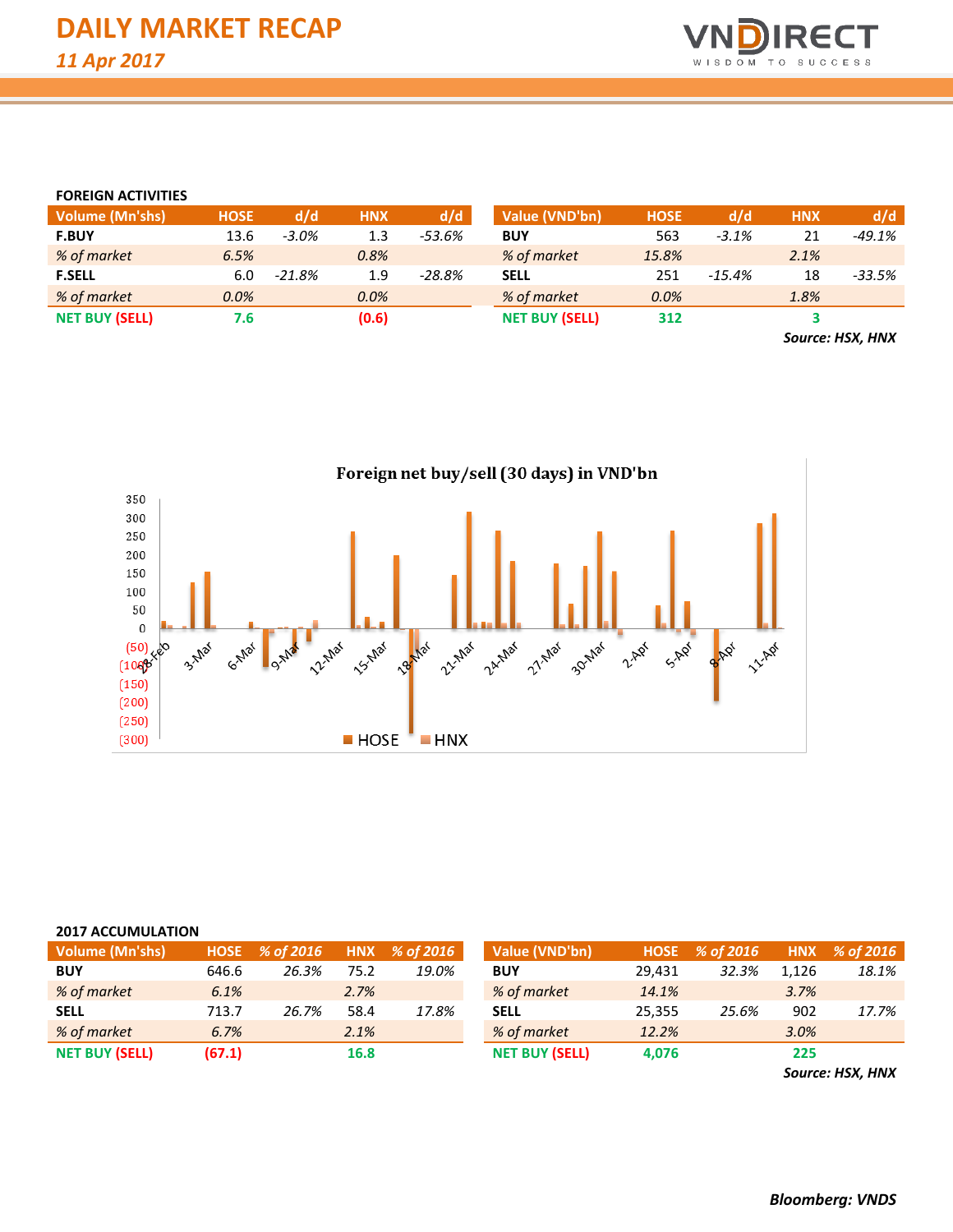

### **FOREIGN ACTIVITIES**

|               |                               | <b>HOSE</b> |         |       |                 | <b>HNX</b>    |                               |        |         |       |                        |  |
|---------------|-------------------------------|-------------|---------|-------|-----------------|---------------|-------------------------------|--------|---------|-------|------------------------|--|
|               | Top buy by foreigners (value) |             |         |       | VND'bn          |               | Top buy by foreigners (value) |        |         |       | <b>VND'bn</b>          |  |
| <b>Ticker</b> | Last<br><b>Price</b>          | Chg         | %chg    | Value | Index<br>impact | <b>Ticker</b> | Last<br><b>Price</b>          | Chg    | %chg    | Value | <b>Index</b><br>impact |  |
| <b>VNM</b>    | 143,500                       | 900         | 0.63    | 104.9 | 0.564           | <b>VGC</b>    | 15,900                        | $-100$ | $-0.63$ | 8.7   | 0.000                  |  |
| <b>CTD</b>    | 205,000                       | $-700$      | $-0.34$ | 66.5  | $-0.023$        | <b>PVS</b>    | 17,200                        | 300    | 1.78    | 7.4   | 0.000                  |  |
| <b>HPG</b>    | 31,900                        | -50         | $-0.16$ | 45.6  | $-0.018$        | <b>BVS</b>    | 17,000                        | $-100$ | $-0.58$ | 1.3   | 0.000                  |  |
| <b>KBC</b>    | 15,350                        | 300         | 1.99    | 35.4  | 0.062           | <b>VND</b>    | 15,500                        | $-300$ | $-1.90$ | 0.9   | 0.000                  |  |
| VIC           | 42.550                        | 150         | 0.35    | 34.1  | 0.171           | <b>NDN</b>    | 8.600                         | 200    | 2.38    | 0.4   | 0.000                  |  |

|               | Top sell by foreigners (value) |          |         |       | <b>VND'bn</b>          | Top sell by foreigners (value)<br><b>VND'bn</b> |                      |        |         |       |                 |
|---------------|--------------------------------|----------|---------|-------|------------------------|-------------------------------------------------|----------------------|--------|---------|-------|-----------------|
| <b>Ticker</b> | Last<br><b>Price</b>           | Chg      | %chg    | Value | <b>Index</b><br>impact | Ticker                                          | Last<br><b>Price</b> | Chg    | %chg    | Value | Index<br>impact |
| <b>VNM</b>    | 143.500                        | 900      | 0.63    | 90.3  | 0.564                  | SHB                                             | 6,800                | 500    | 7.94    | 9.0   | 0.000           |
| <b>VCB</b>    | 36,900                         | 200      | 0.54    | 24.7  | 0.311                  | <b>PVS</b>                                      | 17,200               | 300    | 1.78    | 3.4   | 0.000           |
| <b>KDC</b>    | 41,850                         | 1.400    | 3.46    | 20.4  | 0.155                  | PGS                                             | 17,700               | 0      | 0.00    | 1.8   | 0.000           |
| <b>HBC</b>    | 53.100                         | $-1.900$ | $-3.45$ | 16.9  | $-0.078$               | VIX                                             | 6,000                | $-200$ | $-3.23$ | 0.5   | 0.000           |
| <b>REE</b>    | 26.600                         | 0        | 0.00    | 11.7  | 0.000                  | VCS                                             | 161,900              | 1.800  | 1.12    | 0.5   | 0.000           |

|               | Top net buy by foreigners (value)   |        |         |              | <b>VND'bn</b>          | Top net buy by foreigners (value) |                      | <b>VND'bn</b> |         |              |                 |
|---------------|-------------------------------------|--------|---------|--------------|------------------------|-----------------------------------|----------------------|---------------|---------|--------------|-----------------|
| <b>Ticker</b> | %chg<br>Chg<br>Last<br><b>Price</b> |        |         | <b>Value</b> | <b>Index</b><br>impact | <b>Ticker</b>                     | Last<br><b>Price</b> | Chg           | %chg    | <b>Value</b> | Index<br>impact |
| <b>CTD</b>    | 205.000                             | $-700$ | $-0.34$ | 66.2         | $-0.023$               | <b>VGC</b>                        | 15.900               | $-100$        | $-0.63$ | 8.7          | 0.000           |
| <b>HPG</b>    | 31.900                              | -50    | $-0.16$ | 41.4         | $-0.018$               | <b>PVS</b>                        | 17.200               | 300           | 1.78    | 4.0          | 0.000           |
| <b>KBC</b>    | 15,350                              | 300    | 1.99    | 34.8         | 0.062                  | <b>BVS</b>                        | 17,000               | $-100$        | $-0.58$ | 1.2          | 0.000           |
| <b>VIC</b>    | 42.550                              | 150    | 0.35    | 31.6         | 0.171                  | <b>VND</b>                        | 15.500               | $-300$        | $-1.90$ | 0.5          | 0.000           |
| SSI           | 23,600                              | $-300$ | $-1.26$ | 30.0         | $-0.063$               | <b>NDN</b>                        | 8,600                | 200           | 2.38    | 0.4          | 0.000           |

|               | Top net sell by foreigners (value) |          |         |         | <b>VND'bn</b> |               | Top net sell by foreigners (value) |        |         |        |        |  |
|---------------|------------------------------------|----------|---------|---------|---------------|---------------|------------------------------------|--------|---------|--------|--------|--|
| <b>Ticker</b> | Last<br><b>Price</b>               | Chg      | %chg    | Value   | <b>Index</b>  | <b>Ticker</b> | Last<br><b>Price</b>               | Chg    | %chg    | Value  | Index  |  |
|               |                                    |          |         |         | impact        |               |                                    |        |         |        | impact |  |
| <b>HBC</b>    | 53,100                             | $-1.900$ | $-3.45$ | $-16.2$ | $-0.078$      | <b>SHB</b>    | 6,800                              | 500    | 7.94    | $-8.9$ | 0.000  |  |
| <b>KDC</b>    | 41,850                             | 1.400    | 3.46    | $-4.1$  | 0.155         | <b>PGS</b>    | 17.700                             | 0      | 0.00    | $-1.8$ | 0.000  |  |
| <b>BCI</b>    | 25,200                             | 0        | 0.00    | $-3.7$  | 0.000         | VIX           | 6,000                              | $-200$ | $-3.23$ | $-0.5$ | 0.000  |  |
| <b>BFC</b>    | 34,800                             | 300      | 0.87    | $-2.3$  | 0.007         | VCS           | 161.900                            | 1,800  | 1.12    | $-0.5$ | 0.000  |  |
| <b>DPM</b>    | 23.450                             | $-150$   | $-0.64$ | $-1.9$  | $-0.025$      | DHP           | 9.700                              | 0      | 0.00    | $-0.3$ | 0.000  |  |

*Source: Bloomberg, HOSE, HNX*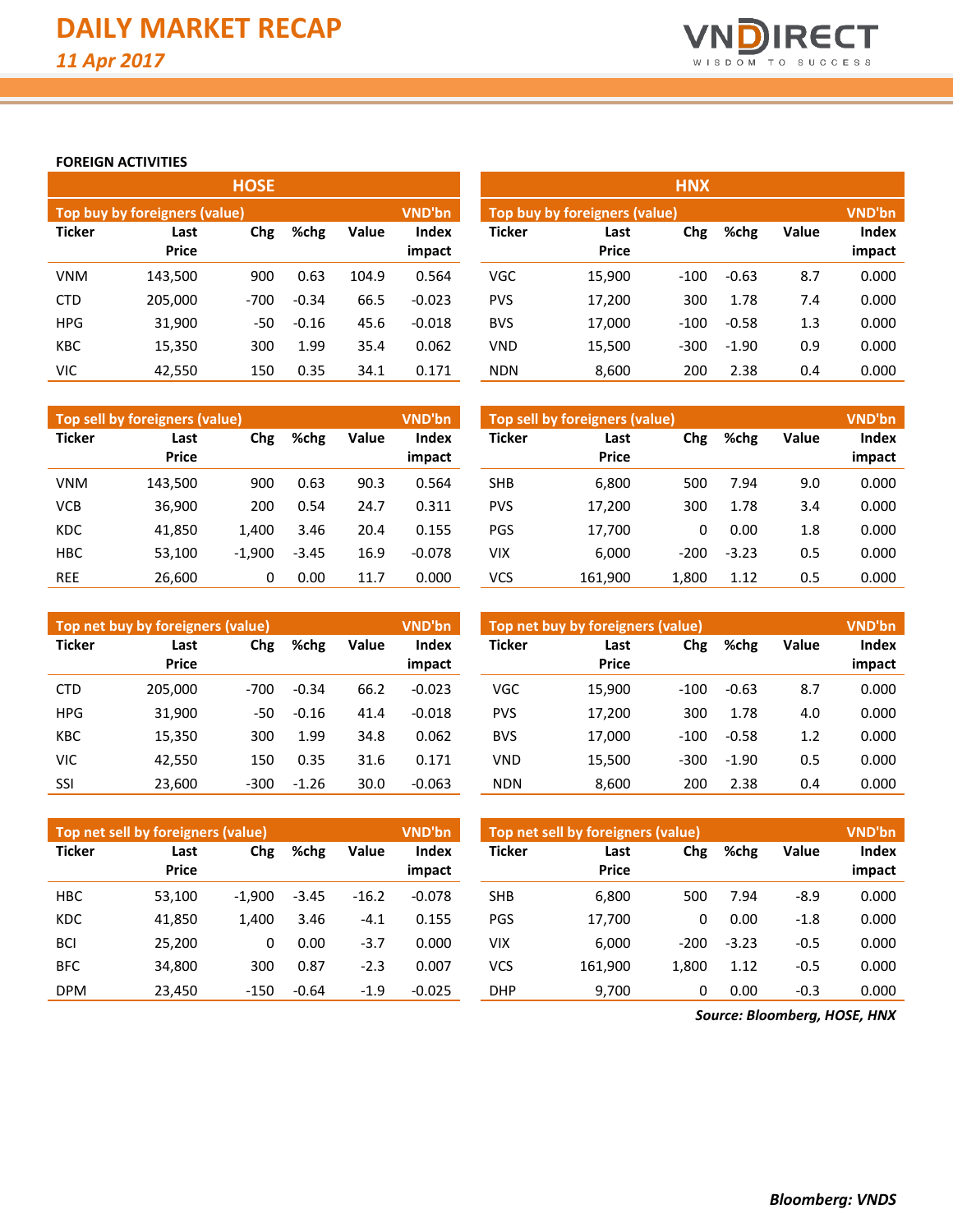

#### **TOP 70 MARKET CAPS SNAPSHOT ON HOSE**

| No.             | <b>Ticker</b> | <b>Price</b> |         | Price change (%) |         | <b>Mkt. Cap</b> | Outs. Vol. | <b>Float ratio</b> | <b>Avail</b> . Fll | Ave. daily vol. |             | <b>EPS</b>     |         | P/E              | P/B              | <b>ROE</b> | <b>ROA</b>     |
|-----------------|---------------|--------------|---------|------------------|---------|-----------------|------------|--------------------|--------------------|-----------------|-------------|----------------|---------|------------------|------------------|------------|----------------|
|                 |               | <b>VND</b>   | 1M      | 3M               | 6M      | <b>US\$mln</b>  | Mln'shs    | %                  | %                  | (30 days-shs)   | <b>T12M</b> | <b>Diluted</b> | 1Y Gr.  | $\boldsymbol{x}$ | $\boldsymbol{x}$ | %          | $\%$           |
| 1               | <b>VNM VM</b> | 143,500      | 10.5    | 13.0             | 2.1     | 9,191           | 1,451      | 57.8               | 45.7               | 848,875         | 5,832       | 5,831          | 19.9    | 24.6             | 9.4              | 39.3       | 32.9           |
| $\overline{2}$  | <b>SAB VM</b> | 207,500      | $-1.7$  | $-1.2$           | N/A     | 5,872           | 641        | 10.4               | 39.2               | 33,386          | 6,978       | 6,978          | 43.5    | 29.7             | 11.8             | 36.7       | 21.9           |
| 3               | <b>VCB VM</b> | 36,900       | $-1.6$  | $-4.0$           | $-2.4$  | 5,858           | 3,598      | 100.0              | 9.2                | 1,107,778       | 1,566       | 1,566          | 6.0     | 23.6             | 2.8              | 12.1       | 0.9            |
| $\overline{4}$  | <b>VIC VM</b> | 42,550       | $-3.7$  | $-1.0$           | 1.1     | 4,953           | 2,638      | 52.3               | 19.0               | 904,140         | 1,004       | 1,178          | 111.2   | 42.4             | 3.9              | 9.8        | 1.5            |
| 5               | <b>GAS VM</b> | 56,800       | 1.8     | $-6.0$           | $-21.1$ | 4,796           | 1,913      | 4.2                | 46.4               | 728,261         | 3,673       | 3,548          | $-18.8$ | 15.5             | 2.8              | 17.5       | 12.4           |
| $6\phantom{1}6$ | <b>ROS VM</b> | 170,500      | $-0.4$  | 42.1             | 253     | 3,235           | 430        | 27.2               | 48.0               | 4,041,153       | 1,136       | 1,136          | N/A     | 150.1            | 15.0             | 11.7       | 7.4            |
| 7               | CTG VM        | 18,100       | $-0.5$  | 2.3              | 5.5     | 2,974           | 3,723      | 15.8               | 0.0                | 1,323,428       | 1,836       | 1,457          | 20.6    | 9.9              | 1.1              | 11.8       | 0.8            |
| 8               | <b>BID VM</b> | 17,000       | 2.7     | 2.4              | 1.2     | 2,565           | 3,419      | 4.7                | 28.8               | 3,613,491       | 1,802       | 1,802          | 25.6    | 9.4              | 1.4              | 14.7       | 0.7            |
| 9               | <b>MSN VM</b> | 46,100       | 10.4    | 9.2              | 1.2     | 2,316           | 1,138      | 32.7               | 17.9               | 658,808         | 2,482       | 1,641          | 86.5    | 18.6             | 3.4              | 17.5       | 3.9            |
| 10              | <b>VJC VM</b> | 131,800      | 0.6     | N/A              | N/A     | 1,875           | 322        | 61.0               | 4.6                | N/A             | 8,726       | 8,726          | $-24.9$ | 15.1             | 8.7              | 68.7       | 14.3           |
| 11              | <b>NVL VM</b> | 70,700       | 4.0     | 19.6             | N/A     | 1,839           | 589        | 33.8               | 37.8               | 972,147         | 3,396       | 3,059          | N/A     | 20.8             | 4.6              | 23.1       | 5.3            |
| 12              | <b>HPG VM</b> | 31,900       | 13.7    | 8.7              | 14.2    | 1,779           | 1,264      | 50.7               | 12.9               | 4,878,114       | 4,773       | 4,775          | 82.3    | 6.7              | 2.0              | 35.3       | 22.5           |
| 13              | <b>BVH VM</b> | 58,900       | $-0.3$  | $-3.3$           | $-18.2$ | 1,769           | 680        | 29.1               | 24.2               | 343,114         | 1,922       | 1,980          | 19.4    | 30.6             | 3.0              | 10.1       | 2.0            |
| 14              | <b>MBB VM</b> | 15,650       | 8.7     | 13.8             | 11.0    | 1,183           | 1,713      | 49.8               | 0.0                | 1,038,072       | 1,716       | 1,715          | $-6.3$  | 9.1              | 1.1              | 12.1       | 1.2            |
| 15              | MWG VM        | 168,600      | $-0.2$  | 5.4              | 24.5    | 1,145           | 154        | 69.0               | 0.0                | 165,565         | 10,643      | 9,948          | 40.3    | 15.8             | 6.8              | 49.9       | 14.3           |
| 16              | <b>STB VM</b> | 12,650       | 21.1    | 40.1             | 36.8    | 1,007           | 1,804      | 92.7               | 15.7               | 5,773,246       | 207         | 207            | $-77.1$ | 61.3             | 1.0              | 1.6        | 0.1            |
| 17              | <b>FPT VM</b> | 46,950       | 2.1     | 1.8              | 5.5     | 956             | 462        | 73.4               | 0.0                | 973,123         | 3,926       | 3,925          | 2.9     | 12.0             | 2.3              | 19.9       | 7.1            |
| 18              | <b>BHN VM</b> | 87,300       | $-11.1$ | N/A              | N/A     | 893             | 232        | 100.0              | 31.6               | 10,446          | 3,128       | 3,128          | $-14.3$ | 27.9             | 3.9              | N/A        | N/A            |
| 19              | <b>CTD VM</b> | 205,000      | 5.7     | 14.5             | 9.3     | 696             | 77         | 89.1               | 6.4                | 155,691         | 20,807      | 20,894         | 88.6    | 9.9              | 2.5              | 28.5       | 14.5           |
| 20              | <b>EIB VM</b> | 11,850       | 8.7     | 23.4             | 14.5    | 643             | 1,229      | 75.6               | 0.7                | 269,359         | 251         | 251            | 661.5   | 47.2             | 1.1              | 2.3        | 0.2            |
| 21              | DHG VM        | 135,000      | 11.5    | 28.3             | 24.9    | 519             | 87         | 31.8               | 0.0                | 94,707          | 7,349       | 7,035          | 22      | 18               | $\overline{4}$   | 23.8       | 19             |
| 22              | <b>SSI VM</b> | 23,600       | 10.5    | 16.3             | 10.5    | 510             | 490        | 57                 | 44.9               | 2,927,293       | 1,825       | 1,827          | 9       | 13               | 1.6              | 13         | $\overline{7}$ |
| 23              | <b>HSG VM</b> | 51,500       | 9.0     | $-0.6$           | 32.7    | 447             | 197        | 54.0               | 20.2               | 1,366,383       | 9,238       | 7,350          | 120     | 6                | 2.5              | 41         | 14             |
| 24              | HT1 VM        | 24,800       | 23.1    | 22.8             | 3.9     | 418             | 382        | 20.0               | 39.7               | 399,526         | 2,131       | 2,131          | 10.1    | 11.6             | 1.8              | 16.9       | 6.9            |
| 25              | DPM VM        | 23,450       | $-3.9$  | 2.4              | $-17.7$ | 405             | 391        | 35.2               | 28.6               | 941,787         | 2,584       | 61             | $-98.1$ | 9.1              | 1.1              | 12.2       | 11.0           |
| 26              | <b>CII VM</b> | 37,700       | $-1.2$  | 17.8             | 26.5    | 401             | 241        | 54.7               | 12.4               | 2,188,183       | 3,228       | 3,191          | 10      | 12               | 2.6              | 24         | $\overline{7}$ |
| 27              | NT2 VM        | 31,500       | 5.0     | 10.9             | $-15.5$ | 400             | 288        | 27.9               | 26.9               | 341,234         | 3,718       | 3,701          | $-5.0$  | 8.5              | 1.8              | 22.0       | 8.8            |
| 28              | <b>BMP VM</b> | 199,300      | 7.2     | 7.5              | 3.7     | 400             | 45         | 61.8               | 0.3                | 98,701          | 13,796      | 13,796         | 20.9    | 14.4             | 3.9              | 29.1       | 23.5           |
| 29              | <b>HNG VM</b> | 11,500       | 23.0    | 78.8             | 108.3   | 389             | 767        | 29.5               | 48.4               | 2,021,322       | $-1,273$    | $-1,273$       | N/A     | N/A              | 0.8              | $-9.5$     | $-3.0$         |
| 30              | <b>KDC VM</b> | 41,850       | 12.2    | 16.3             | 12.5    | 380             | 206        | 49.8               | 39.4               | 603,732         | 5,668       | 5,624          | $-75.1$ | 7.4              | 1.4              | 20.7       | 15.0           |
| 31              | <b>REE VM</b> | 26,600       | $-1.5$  | 7.7              | 24.3    | 364             | 310        | 48.3               | 0.0                | 1,204,309       | 3,525       | 3,526          | 27.9    | 7.5              | 1.2              | 16.2       | 10.4           |
| 32              | <b>PVD VM</b> | 20,050       | $-5.2$  | $-5.9$           | $-21.5$ | 339             | 383        | 98.6               | 22.3               | 1,957,461       | 260         | 201            | $-94.7$ | 76.0             | 0.6              | 0.9        | 0.5            |
| 33              | PNJ VM        | 76,900       | $-2.2$  | 10.8             | 5.5     | 333             | 98         | 66.7               | 0.0                | 87,640          | 4,383       | 4,383          | 671.7   | 17.5             | 5.0              | 30.6       | 13.7           |
| 34              | <b>HAG VM</b> | 9,140        | 9.6     | 76.4             | 79.2    | 319             | 790        | 54.2               | 35.7               | 8,299,225       | $-1,279$    | $-1,291$       | N/A     | N/A              | 0.5              | $-7.2$     | $-2.0$         |
| 35              | <b>KBC VM</b> | 15,350       | 5.9     | 6.6              | $-15.2$ | 318             | 470        | 72.6               | 17.3               | 2,705,967       | 1,188       | 1,188          | $-11.4$ | 12.9             | 0.9              | 7.5        | 3.9            |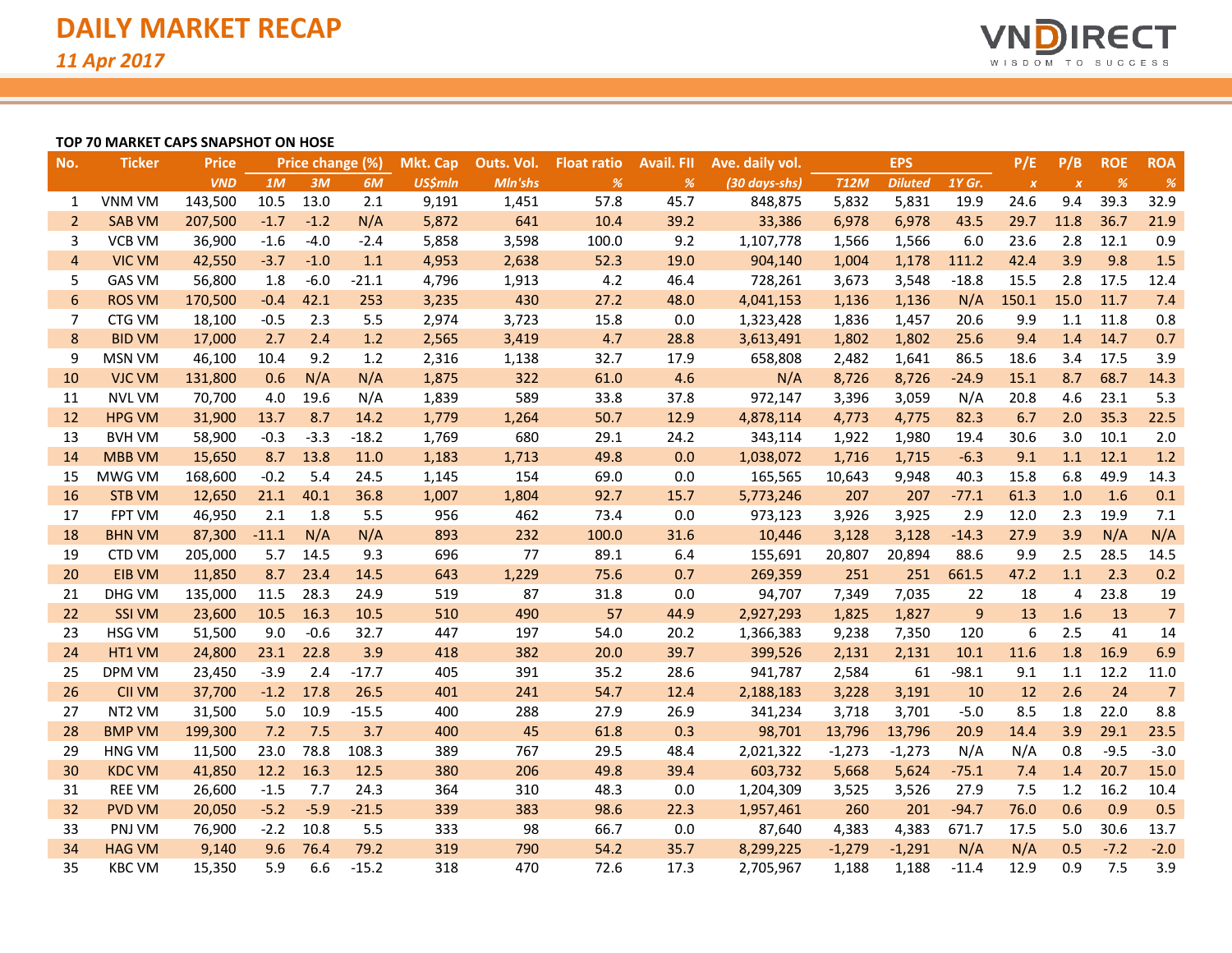

|     |               |              |         |                  |         |                 |            |                    |                   |                 |             |                |         |              |                  |              |            | (Continued) |  |
|-----|---------------|--------------|---------|------------------|---------|-----------------|------------|--------------------|-------------------|-----------------|-------------|----------------|---------|--------------|------------------|--------------|------------|-------------|--|
| No. | <b>Ticker</b> | <b>Price</b> |         | Price change (%) |         | <b>Mkt. Cap</b> | Outs. Vol. | <b>Float ratio</b> | <b>Avail. FII</b> | Ave. daily vol. |             | <b>EPS</b>     |         | P/E          | P/B              | <b>ROE</b>   | <b>ROA</b> |             |  |
|     |               | <b>VND</b>   | 1M      | 3M               | 6M      | <b>US\$mln</b>  | Mln'shs    | %                  | %                 | (30 days-shs)   | <b>T12M</b> | <b>Diluted</b> | 1Y Gr.  | $\pmb{\chi}$ | $\boldsymbol{x}$ | %            | %          |             |  |
| 36  | <b>TCH VM</b> | 18,200       | 12.7    | 7.4              | $-14.6$ | 292             | 363        | 52.5               | 49.0              | 944,081         | N/A         | N/A            | N/A     | N/A          | 1.5              | N/A          | N/A        |             |  |
| 37  | <b>SBT VM</b> | 24,800       | 3.1     | $-0.4$           | $-1.8$  | 277             | 253        | 51.4               | 42.1              | 1,378,044       | 1,051       | 1,148          | 29.3    | 23.6         | 2.1              | 9.2          | 4.5        |             |  |
| 38  | <b>GMD VM</b> | 33,800       | $-8.6$  | 18.2             | 20.7    | 268             | 179        | 95.6               | 0.0               | 833,694         | 2,043       | 1,957          | $-10.3$ | 16.5         | 1.2              | 7.1          | 4.0        |             |  |
| 39  | <b>KDH VM</b> | 24,900       | 6.9     | 25.8             | 16.0    | 257             | 234        | 49.8               | 1.9               | 129,734         | 1,615       | 1,615          | 0.7     | 15.4         | 1.7              | 11.3         | 4.6        |             |  |
| 40  | <b>DXG VM</b> | 22,600       | 21.5    | 85.2             | 85.2    | 252             | 253        | 81.0               | 20.4              | 4,076,733       | 2,536       | 2,887          | 29.6    | 8.9          | 1.8              | 22.3         | 11.8       |             |  |
| 41  | DCM VM        | 10,400       | $-7.1$  | 10.6             | $-5.5$  | 243             | 529        | 24.3               | 45.2              | 711,925         | 1,171       | 1,171          | N/A     | 8.9          | 0.9              | 10.3         | 4.5        |             |  |
| 42  | <b>PPC VM</b> | 17,050       | 0.9     | $-0.9$           | 18.8    | 239             | 318        | 15.0               | 33.3              | 69,513          | 1,707       | 1,706          | $-3.2$  | 10.0         | 1.1              | 10.0         | 5.0        |             |  |
| 43  | <b>VHC VM</b> | 56,000       | 8.3     | $-3.4$           | $-1.4$  | 228             | 92         | 32.0               | 70.9              | 170,191         | 5,819       | 6,008          | 83.5    | 9.6          | 2.2              | 24.1         | 12.2       |             |  |
| 44  | <b>FLC VM</b> | 8,000        | 0.6     | 56.6             | 29.9    | 225             | 638        | 68.3               | 41.7              | 26,702,850      | 1,735       | 1,730          | $-11.4$ | 4.6          | 0.6              | 13.5         | 7.1        |             |  |
| 45  | <b>HBC VM</b> | 53,100       | 5.8     | 68.0             | 75.2    | 224             | 95         | 77.8               | 26.5              | 2,292,712       | 5,883       | 6,056          | 624.5   | 9.0          | 3.1              | 41.2         | 6.1        |             |  |
| 46  | <b>LGC VM</b> | 25,000       | $-28.4$ | 4.6              | 8.7     | 213             | 193        | N/A                | 4.0               | 2,617           | 1,698       | 1,698          | $-49.5$ | 14.7         | 1.9              | 13.3         | 4.2        |             |  |
| 47  | <b>PDR VM</b> | 23,500       | 67.3    | 79.4             | 79.4    | 209             | 202        | 38.3               | 47.5              | 972,433         | 1,136       | 1,136          | 28.1    | 20.7         | 2.0              | 9.8          | 2.9        |             |  |
| 48  | <b>BIC VM</b> | 39,750       | 1.9     | $-2.8$           | 6.3     | 206             | 117        | 99.7               | 1.5               | 4,818           | 1,095       | 1,083          | $-27.2$ | 36.3         | 2.3              | 6.3          | 2.9        |             |  |
| 49  | <b>VCF VM</b> | 170,000      | 0.0     | $-5.0$           | 18.9    | 199             | 27         | 30.7               | 19.3              | 152             | 14,294      | 14,450         | 30.0    | 11.9         | 2.1              | 19.4         | 13.4       |             |  |
| 50  | <b>PAN VM</b> | 42,500       | $-2.3$  | 3.7              | $-10.1$ | 192             | 102        | 59.8               | 53.9              | 7,297           | 2,548       | 2,538          | 0.0     | 16.7         | 1.9              | 11.4         | 6.9        |             |  |
| 51  | <b>HCM VM</b> | 33,350       | 5.7     | 19.7             | 15.4    | 191             | 130        | 39.5               | 0.0               | 601,919         | 2,395       | 2,395          | 49.9    | 14           | 1.8              | 13           | 9          |             |  |
| 52  | <b>NLG VM</b> | 28,900       | 13.8    | 28.2             | 32.3    | 181             | 142        | 56.0               | 4.3               | 501,298         | 2,484.7     | 2,149          | 70.0    | 11.6         | 1.6              | 14.3         | 6.1        |             |  |
| 53  | <b>TLG VM</b> | 106,000      | 1.9     | 6.4              | 0.0     | 179             | 38         | 25.6               | 20.8              | 7,020           | 5,828       | 5,506          | 24.8    | 18.2         | 4.4              | 25.6         | 17.9       |             |  |
| 54  | <b>GTN VM</b> | 16,150       | $-25.9$ | $-10.0$          | $-15.0$ | 178             | 250        | 20.5               | 49.4              | 1,317,328       | 88          | 97             | $-87.3$ | 184          | 1.5              | $\mathbf{1}$ | $1\,$      |             |  |
| 55  | <b>TRA VM</b> | 115,900      | $-0.5$  | 3.0              | $-8.7$  | 177             | 35         | 58.1               | 1.2               | 11,448          | 6,097       | 6,097          | 29.0    | 19           | 4.3              | 23           | 16         |             |  |
| 56  | <b>PVT VM</b> | 13,250       | 4.3     | 12.3             | $-5.0$  | 165             | 281        | 48.9               | 25.0              | 829,198         | 1,321       | 1,321          | 12.9    | 10.0         | 1.0              | 10.7         | 4.4        |             |  |
| 57  | DRC VM        | 31,000       | $-5.3$  | $-2.2$           | $-21.5$ | 162             | 119        | 39.4               | 18.1              | 326,890         | 3,326       | 3,680          | 1.6     | 9.3          | 2.3              | 24.3         | 13.3       |             |  |
| 58  | <b>BHS VM</b> | 12,200       | 7.0     | 14.1             | $-7.5$  | 160             | 298        | 72.1               | 41.2              | 1,756,333       | 1,455       | 1,546          | 30.6    | 8            | 0.9              | 12           | 5          |             |  |
| 59  | CAV VM        | 63,000       | 11.1    | 7.9              | 10.0    | 160             | 58         | 51.4               | 45.4              | 46,499          | 4,380       | 4,380          | 43.2    | 14           | 4.8              | 30           | 11         |             |  |
| 60  | <b>PGD VM</b> | 39,450       | 3.8     | 0.4              | $-10.3$ | 157             | 90         | 49.5               | 45.6              | 43,722          | 2,438       | 2,313          | $-37.5$ | 16           | 2.6              | 17           | 8          |             |  |
| 61  | ASM VM        | 15,500       | $-4.6$  | 4.0              | $-1.6$  | 150             | 220        | 83.0               | 45.7              | 1,516,537       | 967.2       | 967            | 57      | 16.0         | 1.3              | 8.4          | 4.8        |             |  |
| 62  | <b>VSH VM</b> | 15,700       | 0.0     | 1.3              | 0.0     | 143             | 206        | 69.3               | 34.0              | 41,459          | 1,235.8     | 1,251          | 5.1     | 12.7         | 1.1              | 9.1          | 4.6        |             |  |
| 63  | <b>DMC VM</b> | 92,500       | 16.4    | 31.0             | 13.1    | 142             | 35         | 46.3               | 39.2              | 67,442          | 4,857       | 4,851          | 44.2    | 19.0         | 3.6              | 20.1         | 16.5       |             |  |
| 64  | <b>ITA VM</b> | 3,250        | $-23.0$ | $-20.5$          | $-28.6$ | 135             | 938        | 69.3               | 37.9              | 12,662,530      | 60          | 57             | $-66$   | 54.0         | 0.3              | 0.5          | 0.4        |             |  |
| 65  | <b>NKG VM</b> | 44,500       | 19.6    | 18.2             | 15.9    | 130             | 66         | 26.4               | 19.5              | 316,242         | 10,288      | 11,114         | 317.7   | 4.3          | 1.9              | 46.8         | 10.5       |             |  |
| 66  | <b>POM VM</b> | 15,750       | 11.7    | 83.1             | 87.5    | 129             | 186        | 83.6               | 42.8              | 21,427          | 1,614       | 1,618          | 993.2   | 9.8          | 1.1              | 11.9         | 4.2        |             |  |
| 67  | PC1 VM        | 38,600       | $-0.3$  | 6.9              | N/A     | 128             | 75         | 67.0               | 24.4              | 272,174         | 4,064       | 4,064          | $-55.7$ | 9.5          | 1.5              | 18.8         | 7.9        |             |  |
| 68  | PTB VM        | 133,000      | $-4.0$  | 11.9             | 11.1    | 127             | 22         | 59.5               | 38.3              | 62,621          | 10,668      | 10,636         | 58.8    | 12.5         | 3.8              | 35.7         | 17.4       |             |  |
| 69  | <b>CHP VM</b> | 22,700       | 0.9     | 9.1              | 10.2    | 126             | 126        | 20.0               | 45.6              | 23,890          | 2,045       | 2,046          | $-17.6$ | 11.1         | 1.7              | 15.6         | 8.1        |             |  |
| 70  | <b>DVP VM</b> | 69,900       | $-2.9$  | $-2.2$           | $-4.0$  | 123             | 40         | 19.9               | 33.5              | 2,543           | 7,171       | 7,170          | 2.0     | 9.7          | 3.1              | 31.0         | 26.3       |             |  |

*Source: Bloomberg*